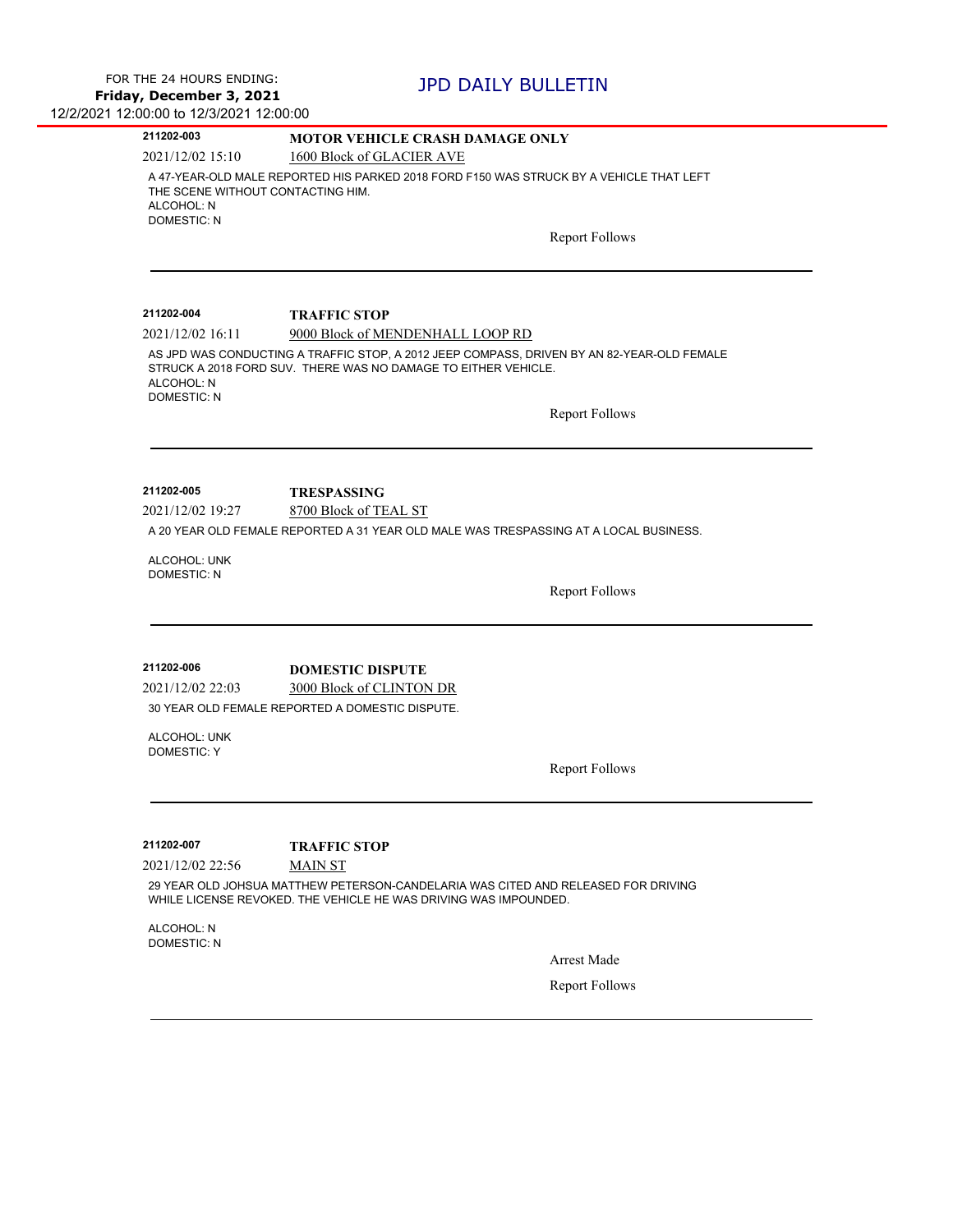| 211203-001<br>2021/12/03 07:47 | <b>TRAINING INCIDENT</b><br><b>JUNEAU AREA</b> |                         |  |
|--------------------------------|------------------------------------------------|-------------------------|--|
|                                |                                                | Information Only        |  |
| 211203-002<br>2021/12/03 07:47 | <b>TRAINING INCIDENT</b><br><b>JUNEAU AREA</b> |                         |  |
|                                |                                                | <b>Information Only</b> |  |
| 211203-003<br>2021/12/03 07:47 | <b>TRAINING INCIDENT</b><br><b>JUNEAU AREA</b> |                         |  |
|                                |                                                | Information Only        |  |
| 211203-004<br>2021/12/03 07:47 | <b>TRAINING INCIDENT</b><br><b>JUNEAU AREA</b> |                         |  |
|                                |                                                | <b>Information Only</b> |  |
| 211203-005<br>2021/12/03 07:47 | <b>TRAINING INCIDENT</b><br><b>JUNEAU AREA</b> |                         |  |
|                                |                                                | Information Only        |  |
| 211203-006<br>2021/12/03 07:47 | <b>TRAINING INCIDENT</b><br><b>JUNEAU AREA</b> |                         |  |
|                                |                                                | <b>Information Only</b> |  |